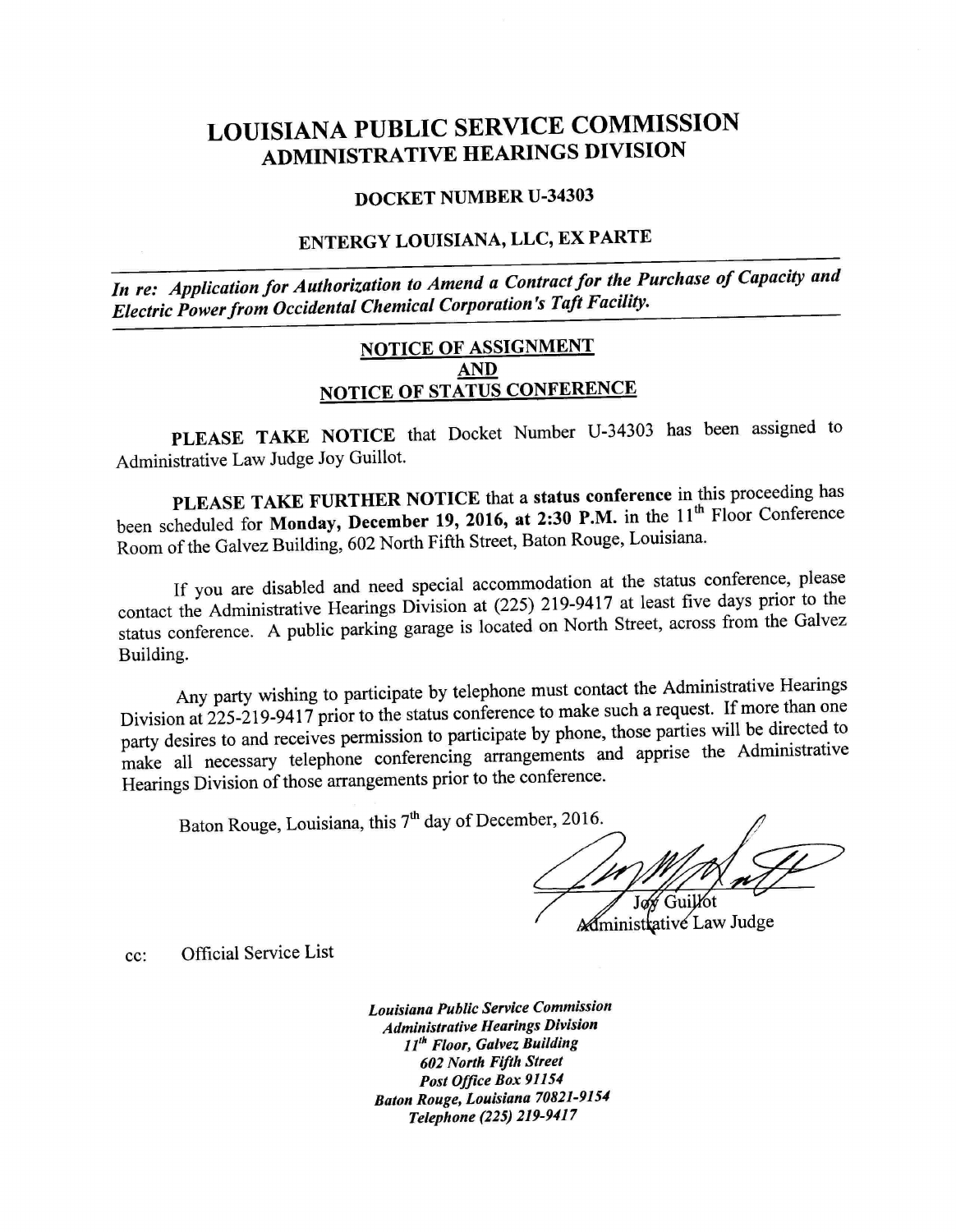# Service List for U-34303 as of 12/7/2016

#### Commissioners

Scott A. Angelle, Commissioner Foster L. Campbell, Commissioner Lambert C Boissiere III., Commissioner Eric Skrmetta, Commissioner Charlie Dewitt, Commissioner

#### LPSC Staff Counsel

Melanie Verzwyvelt, LPSC Staff Attorney

### LPSC Staff

Monica Boudreaux, LPSC Auditing Division Donnie Marks, LPSC Utilities Division

#### Applicant: Entergy Louisiana, LLC

Brian L. Guillot Entergy Services, Inc. <sup>639</sup>Loyola Avenue Mail Unit-L-ENT-26E New Orleans, LA 70113 Email(s): bguill1@entergy.com Fax:(504)576-5579; Telephone 1:(504)576-2603;

Lawrence J. Hand Entergy Services, Inc. <sup>639</sup>Loyola Avenue Mail Unit L-ENT-26E New Orleans, LA 70113 Email(s): lhand@entergy.com Fax:(504)576-5579; Telephone l:(504)576-6825;

Mark D. Kleehammer, Vice President Entergy Services, Inc. 4809 Jefferson Highway Mail Unit L-JEF-357 Jefferson, LA 70121 Email(s): mkleeha@entergy.com Fax:(504)840-2681; Telephone 1:(504)840-2528;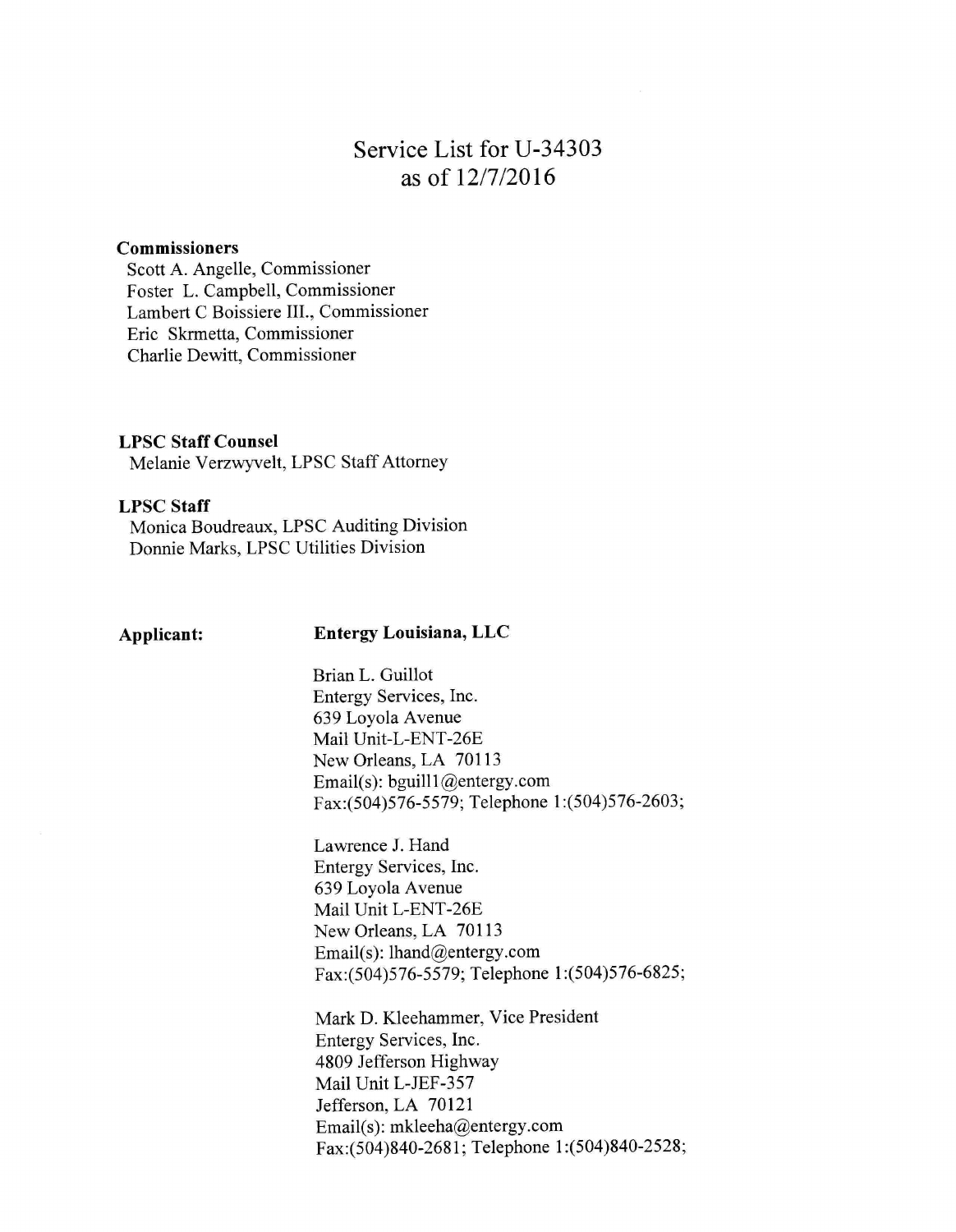## Intervenor: Louisiana Energy Users Group

Carrie Toumillon Kean Miller LLP <sup>909</sup>Poydras Street, Suite 3600 New Orleans, LA 70112 Email(s): carrie.tournillon@keanmiller.com Telephone 1:(504)585-3050;

Katherine W. King Kean Miller LLP 400 Convention Street, Suite 700 PO Box 3513 Baton Rouge, LA 70821 Emai1(s): Katherine.King@keanmil1er.com Fax:(225)388-9133; Telephone 1:(225)387—0999;

Randy Young Kean Miller, LLP 400 Convention Street, Suite 700 P. O. Box 3513 Baton Rouge, LA 70821-3513 Emai1(s): randy.young@keanmi11er.com Telephone 1:(225)387—0999;

## Marathon Petroleum Company, LP

John H. Chavanne Chavanne Enterprises 111 West Main Street, Suite 2B PO Box 807 New Roads, LA 70760-0807 Emai1(s): jchav@bellsouth.net Fax:(225)63 8-8933; Telephone 1:(225)638-8922;

Marland L. Turner Marathon Petroleum Company LP 539 South Main Street Findlay, OH 45840-3295 Emai1(s): mtumer@marathonpetro1eum.com Fax:(419)427-8471; Telephone 1 :(419)421-3131;